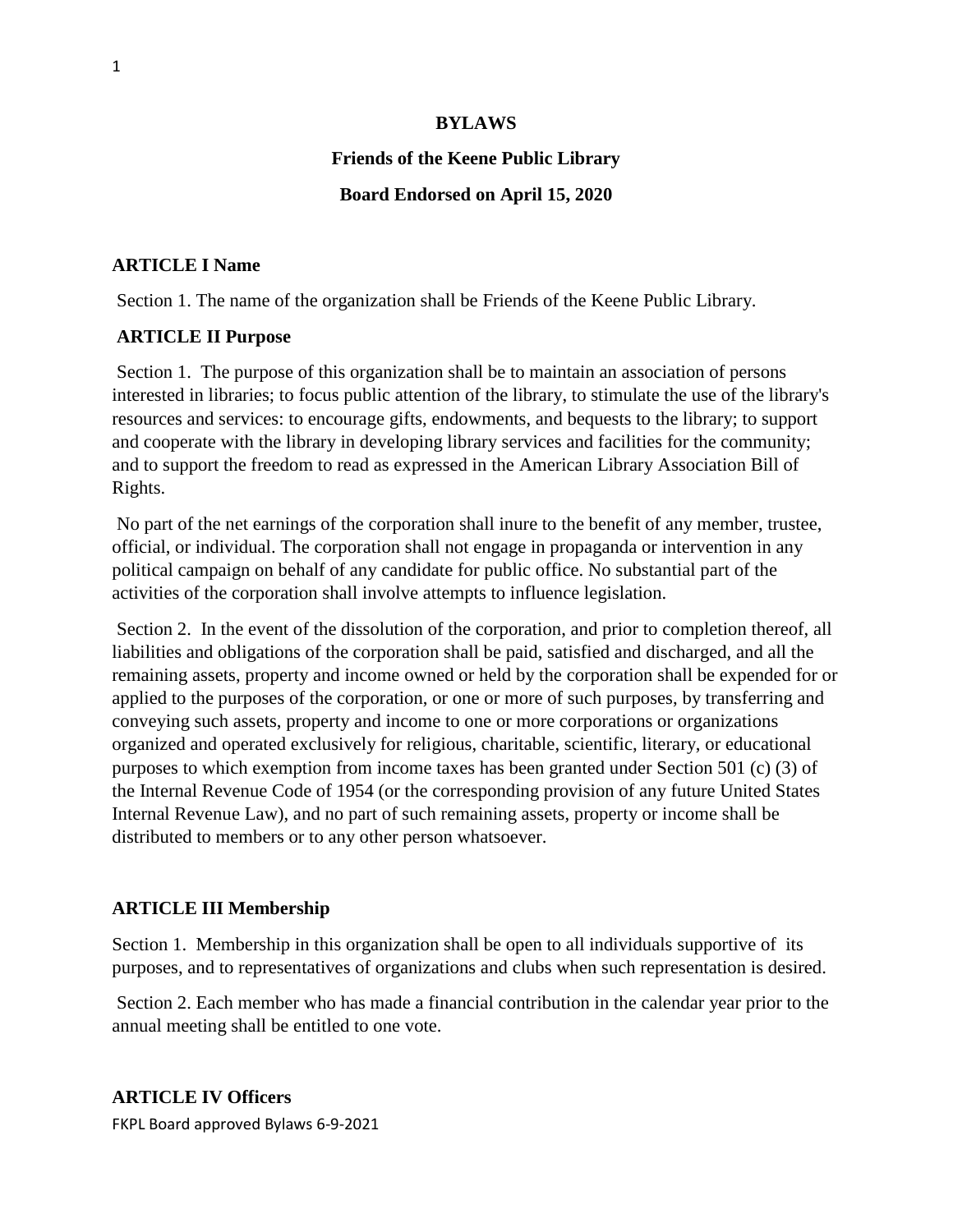Section 1. The officers of this organization shall be a president, vice-president, treasurer, assistant treasurer and secretary.

Section 2. Officers shall be nominated by a committee chosen by the Board of Directors at least two months before the annual membership meeting. The nomination shall be submitted in writing to the membership with the consent of the nominee at least two weeks prior to the annual meeting. Additional nominations may be made from the floor with the consent of the nominee.

Section 3. Officers shall be elected by the majority vote of those present at the annual meeting. The term shall begin immediately.

Section 4. Vacancies shall be filled by appointment by the Board of Directors and such persons shall serve until the next regular election.

Section 5: The term of office shall be a minimum of two years, renewable at the Board's discretion and subject to the election process described in Section 3 of this Article.

# **ARTICLE V Duties of the Officers**

Section 1. President. To preside over and conduct meetings and to appoint all committees and be an ex officio member thereof, except as limited herein; to submit an annual report of the operations of the organization to the members at the annual meeting, and from time to time to report to the Board of Directors all matters within their knowledge that should be brought to their attention in the best interests of the corporation.

Section 2. Vice-president. To perform the duties of the president in the absence of the president.

Section 3. Treasurer. To be responsible for the collection, safekeeping, and expenditure of all funds, securities and property; to keep and maintain the financial records of the business transactions of the organization; to render to the president and secretary or to the Board of Directors whenever they may require it an account of all his transactions as treasurer and a financial statement in form satisfactory to them, showing the condition of the corporation; to submit to the membership at the annual meeting a written financial report for the past fiscal year.

Section 4. Assistant Treasurer. To perform the duties of the treasurer in the absence of the treasurer.

Section 5. Secretary. To oversee all relevant non-financial records.

# **ARTICLE VI Board of Directors**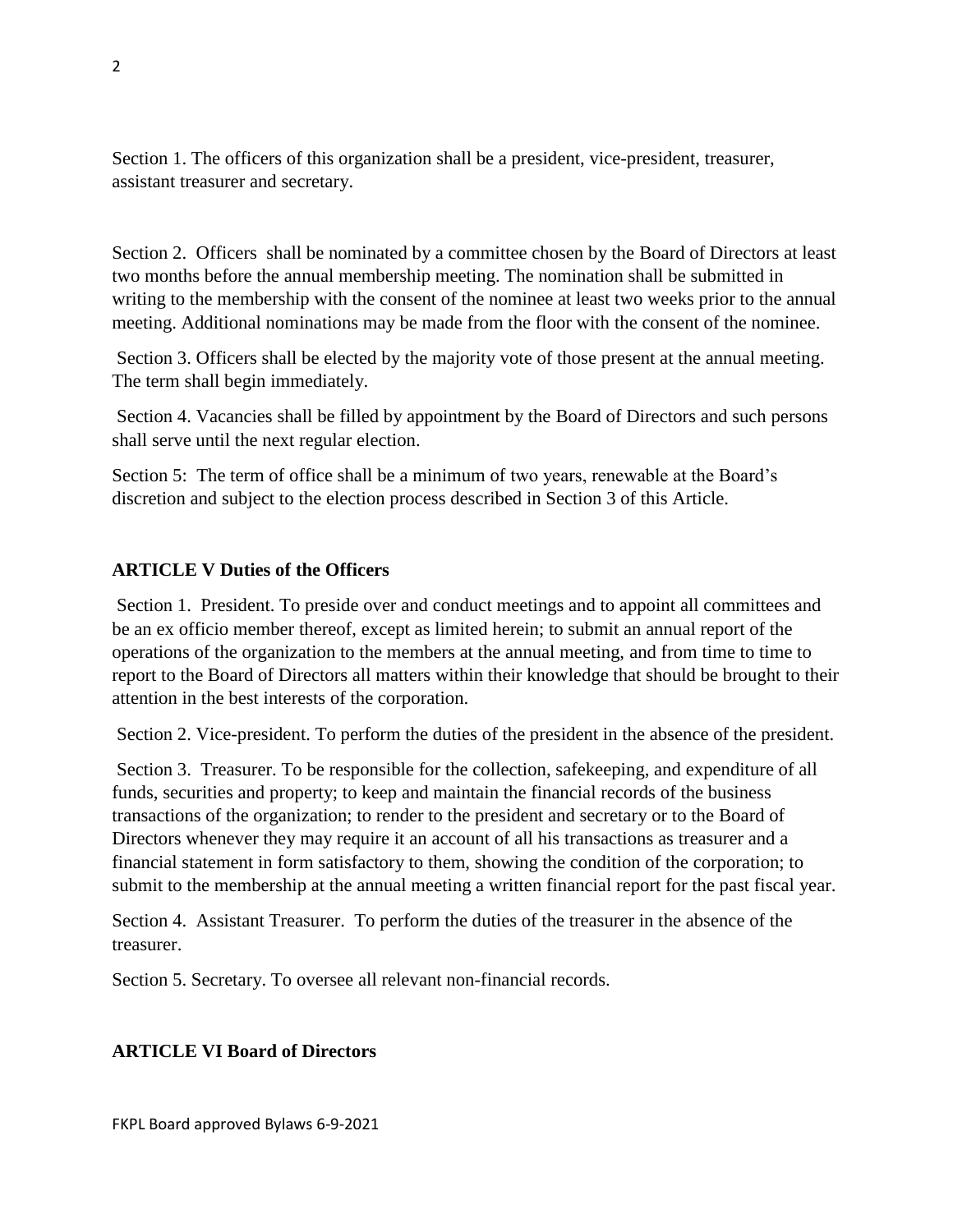Section 1. The Board of Directors shall consist of the officers of the organization a representative of the Keene Public Library Board of Trustees appointed by the Trustees, the executive director of the Library or their designee approved by the FKPL Board, and other members such that the Board has a minimum of ten and a maximum of sixteen members. All board members are voting members with the exception of the executive director of the library and the Trustee representative.

Section 2. Powers. Subject to the provisions of the laws of this state and any limitations in these Bylaws relating to action required or permitted to be taken or approved by the members of this corporation, the activities and affairs of this Corporation shall be conducted and all corporate powers shall be exercised by or under the direction of the Board of Directors.

Section 3. Term. The term of office shall be three years, renewable at the Board's discretion.

Section 4. Board members shall be elected by the majority vote of those present at the annual meeting. The term shall begin immediately.

Section 5. Vacancies shall be filled by appointment by the Board of Directors and such persons shall serve until the next regular election.

Section 6. Committees shall be appointed by the Board of Directors as necessary.

Section 7. Meetings of the Board of Directors shall be held as necessary to plan, coordinate and execute the purposes of the organization. Emergency meetings may be called by the president. If necessary due to timing or other constraints, votes may be exercised electronically provided the majority of board members participate in the vote.

Section 8. A majority of the Board of Directors shall constitute a quorum at the Board meeting.

Section 9. Removal. Directors may be removed, either with or without cause, by the Board of Directors, at any time. Any Director may resign at any time by giving written notice to the Board of Directors or the President or Secretary.

Section 10. Each Board member is expected to make an annual donation to the organization in an amount of their choosing.

Section 11. Each Board member shall serve on at least one committee.

# **ARTICLE VII Committees**

The Board may at its discretion establish committees to serve the purposes of the organization. Such committees may be ongoing or ad hoc. The Board shall determine the charge, and delegate the responsibilities, of these committees. The President shall recommend a committee chair to be approved by the Board. Committees may have non-Board members serving provided that the non-Board members do not constitute the majority of committee members unless an exception is made by the Board. The President shall be an ex officio member of all committees.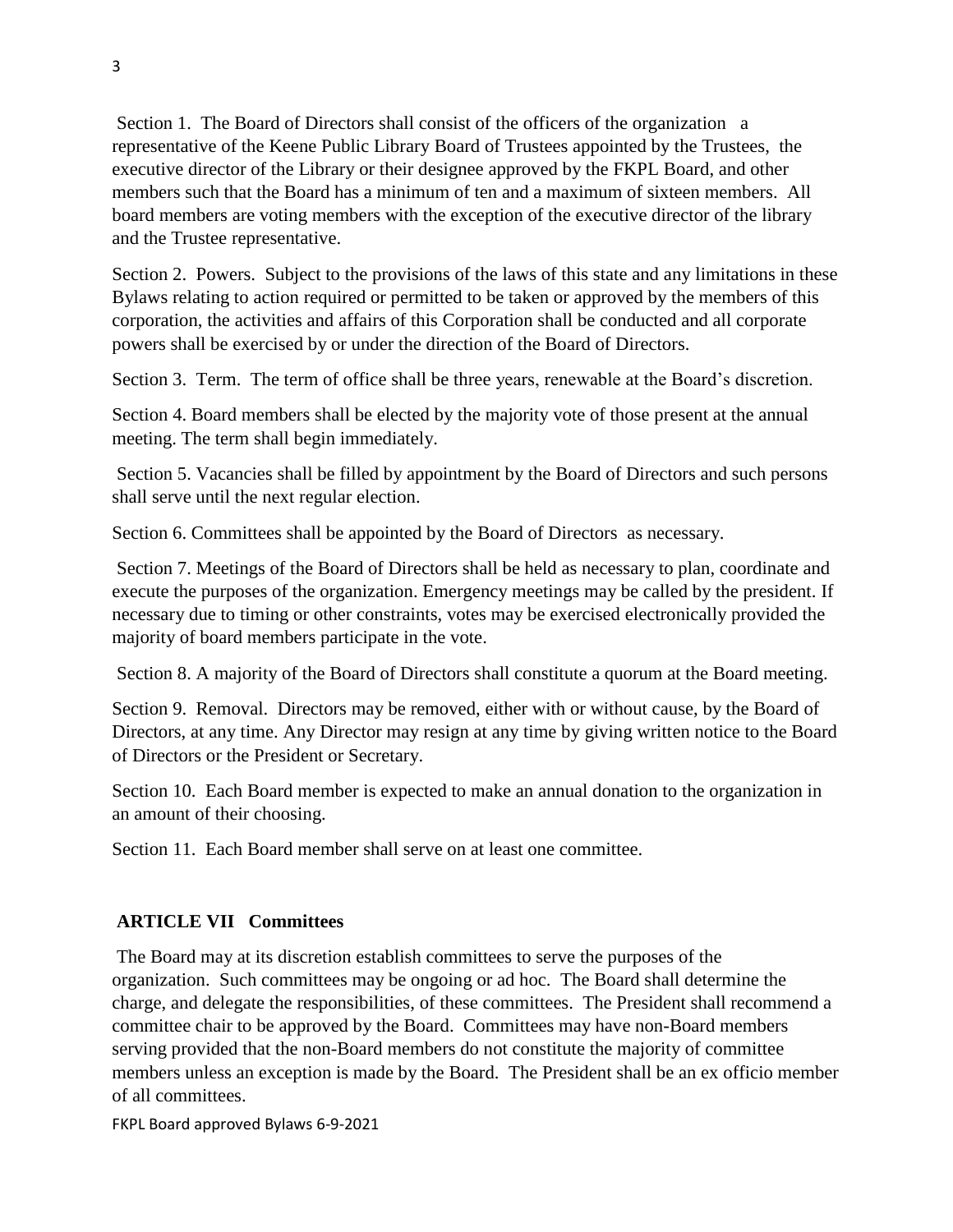# **ARTICLE VIII Meetings**

Section 1. An annual meeting of the members shall be held on a date in the month of May or June to be determined by the Board of Directors. Members should be notified in writing at least two weeks prior to the date of the meeting.

Section 2. Additional general meetings shall be scheduled as approved by the Board of Directors.

# **ARTICLE IX Fiscal Year**

Section 1. The fiscal year of the organization shall begin on January 1 of each year and end December 31 of each year.

# **ARTICLE X Funds**

Section 1. No funds shall be disbursed without the authority of the president or treasurer.

Section 2. All funds of the Corporation shall be deposited from time to time to the credit of the corporation in such banks, trust companies, or other depositories as the Board of Directors may select. The Treasurer or other authorized member deemed appropriate by Treasurer shall have the authority to deposit all funds of the Corporation in some bank to be named by the board. Officers having charge or control of funds shall give bond as may be required by the board for safe custody of the funds of the corporation, cost of bond to be borne by the corporation.

Section 3. The Board of Directors shall appoint a qualified financial professional, not an officer, to examine the treasurer's books prior to the annual meeting.

# **ARTICLE XI Non-Liability and Indemnification**

Section 1. Non-liabililty

The Members, Directors and Officers of the Corporation shall not be personally liable for any debt, liability or obligation of the Corporation. All persons, corporations or other entities extending credit to, contracting with or having any claim against the Corporation may look only to the funds and property of the Corporation for the payment of any debt, damages, judgment or decree, or of any money that may otherwise come due or payable to them from the Corporation.

The Directors, and/or Officers, shall have no personal liability to the Corporation or its Members for breach of fiduciary duty as a director, and/or officer, either, except with respect to:

FKPL Board approved Bylaws 6-9-2021 A. Any breach of the duty of loyalty to the Corporation;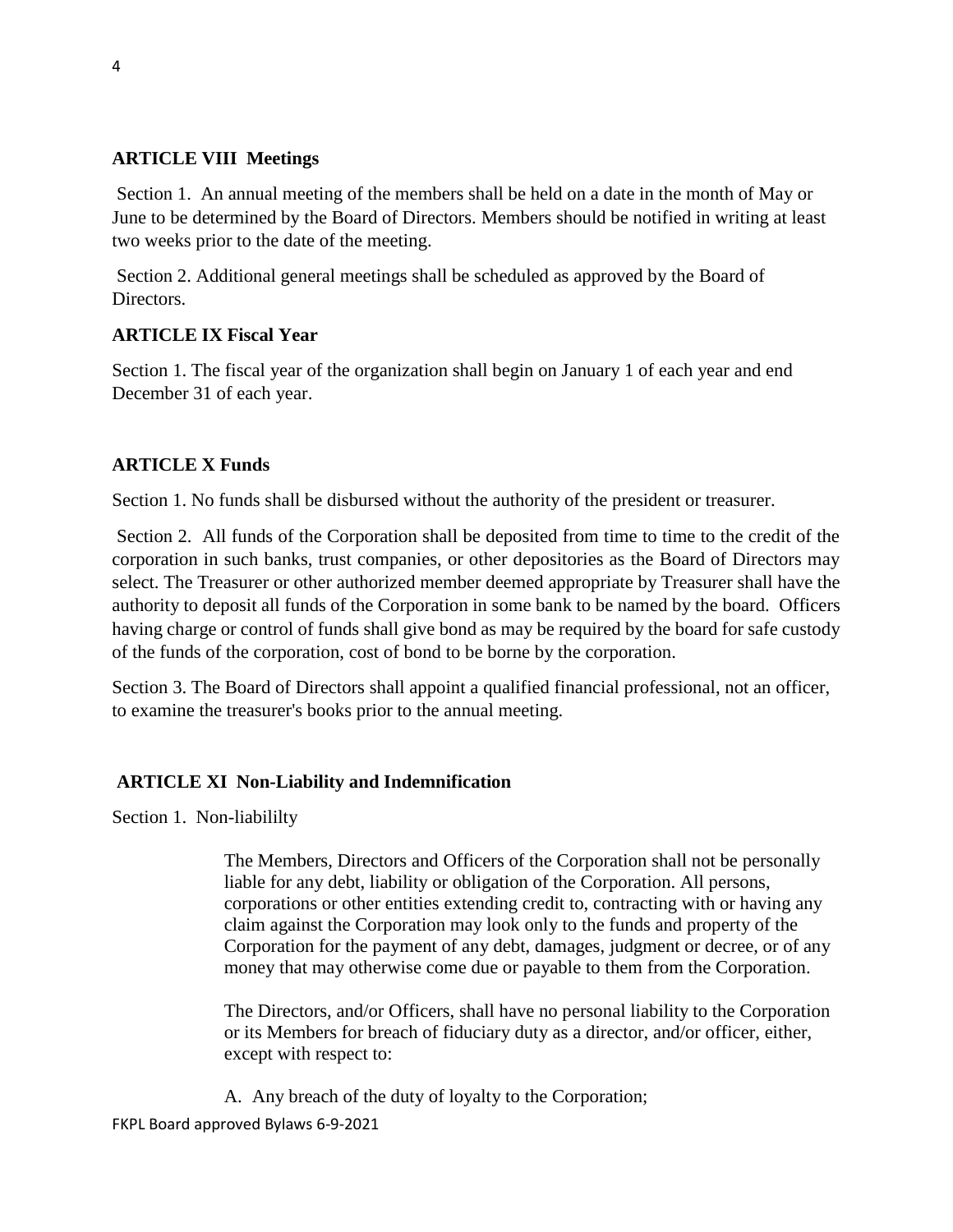- B. Acts, or omissions found to be in bad faith, or otherwise found to involve intentional misconduct or knowing violation of law; and/or
- C. Any transaction from which said Directors and/or Officers derive an improper personal benefit.

# Section 2. INDEMNIFICATION BY CORPORATION OF DIRECTORS AND OFFICERS

Unless otherwise provided in the articles, the Corporation. shall indemnify any individual made a party to a proceeding because he/she is or was a director of the corporation, against liability incurred in the proceeding, but only if such indemnification is both (i) determined permissible and (ii) authorized, as defined in this Section and subject to the limitation specified in subsection (c) below.

- (a) Determination and Authorization. The corporation shall not indemnify a director under this Section unless:
	- (1) Determination. A determination has been made in accordance with the procedures set forth in Section 8.55(b) of the New Hampshire Business Corporation Act that the director met the standard of conduct set forth in subsection (b) below, and

(2) Authorization. Payment has been authorized in accordance with the procedures set forth in Section 8.55(c) of the New Hampshire Business Corporation Act

- (b) Standard of Conduct. The individual shall demonstrate that:
	- (1) he/she conducted himself in good faith; and
	- (2) he/she reasonably believed:

(i) In the case of conduct in his/her official capacity with the corporation, that his/her conduct was in its best interests;

(ii) In all other cases, that his/her conduct was not opposed to its best interest; and

(iii)In the case of any criminal proceeding, he/she had no reasonable cause to believe his/her conduct was unlawful.

Section 3: INSURANCE FOR CORPORATE AGENTS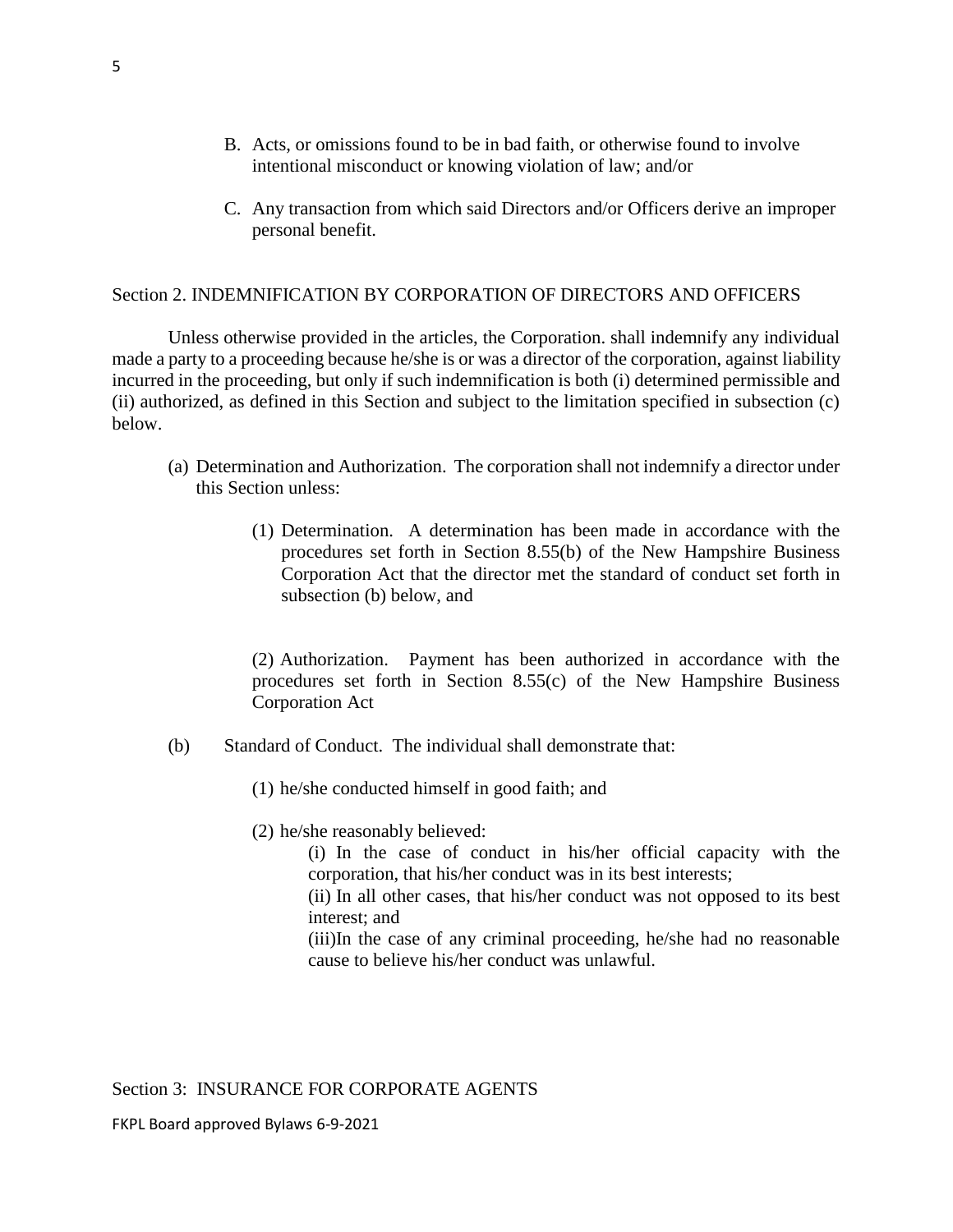Except as may be otherwise provided under provisions of law, the Board of Directors may adopt a resolution authorizing the purchase and maintenance of insurance on behalf of any agent of the corporation (including a director, officer, employee, or other agent of the corporation) against liabilities asserted against or incurred by the agent in such capacity or arising out the agent's status as such, whether or not the corporation would have the power to indemnify the agent against such liability under the Articles of Incorporation, the Bylaws or provisions of law.

#### **ARTICLE XII Amendments**

Section 1. Amendments to these by-laws may be made at any meeting of the general membership by a two-thirds vote of those present, after notification in writing to each member at least two weeks before the meeting at which the voting is to take place.

### **ARTICLE XIII Conflict of Interest Policy for Directors and Officers**

Section 1. Fiduciary Responsibility and Private Foundation Rules.

All decisions of the Board of Directors, its committees and the officers of Friends of the Keene Public Library are to be made solely on the basis of a desire to promote the best interests of Friends of the Keene Public Library in carrying out its charitable purposes. Directors and officers are fiduciaries and have an obligation to be sufficiently well informed about the affairs of the Friends of the Keene Public Library and the qualifications of any officers, professionals, committees or others on whom they may rely to make honest, prudent and good-faith decisions within the areas of their responsibility. As fiduciaries, directors and officers also have an obligation to put Friends of the Keene Public Library's interests before their own interests and the interest of all related parties when making decisions about Friends of the Keene Public Library matters.

Persons who serve as directors and officers or otherwise may be involved in the affairs of other institutions and organizations. An effective Board of Directors and body of officers cannot consist of individuals entirely free from at least perceived conflicts of interest. Although most such potential conflicts are and will be deemed to be inconsequential, the Board of Directors should be aware of situations that involve financial, business, or other relationships that could be troublesome for Friends of the Keene Public Library or the individual.

In order to protect Friends of the Keene Public Library and its directors and officers from potential acts of prohibited self-dealing and otherwise to protect the interests of Friends of the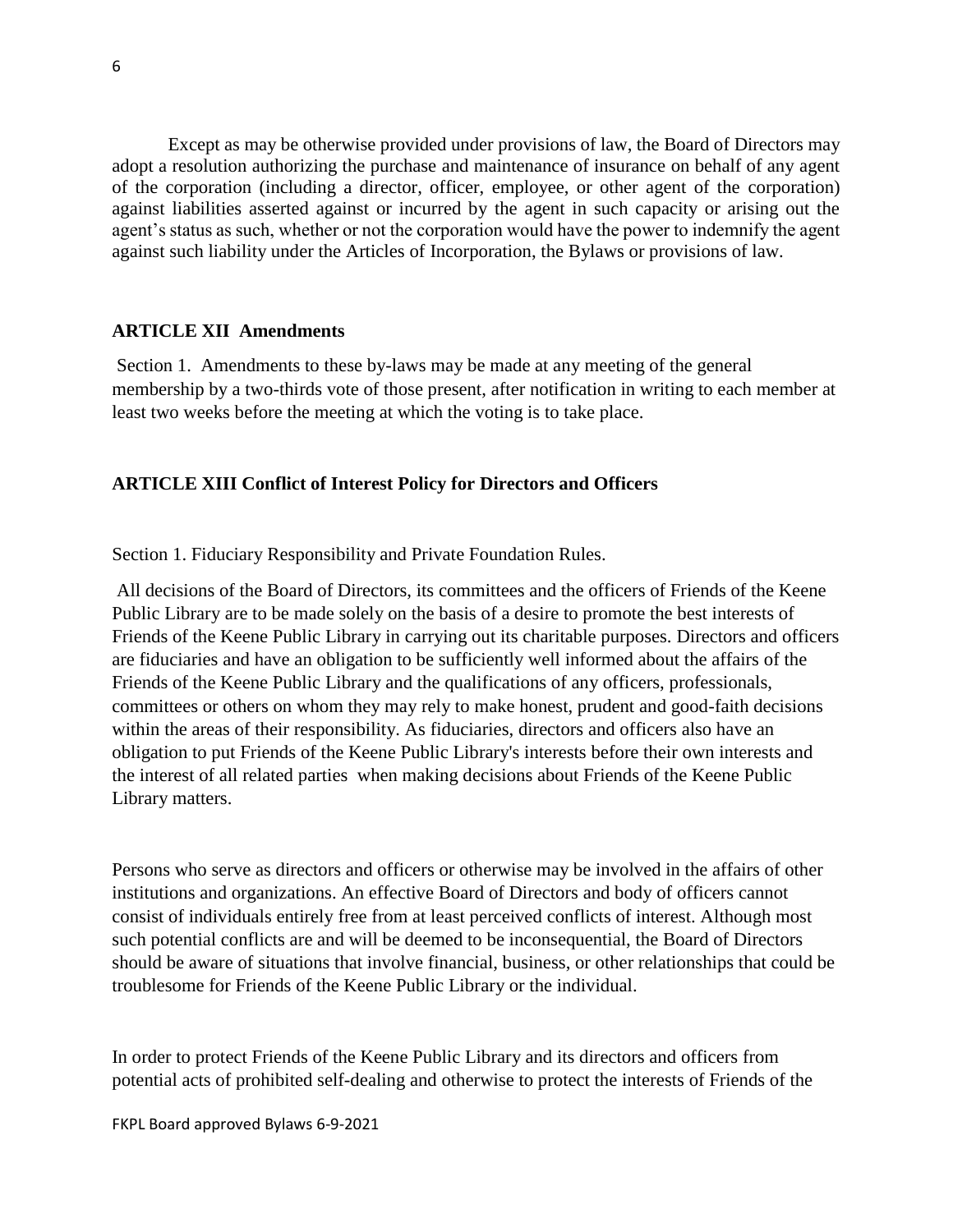Keene Public Library, the Board of Directors establish the following policy for disclosure of conflicting interest and for non-participation in matters which involve or may appear to involve conflicts of interest or self-dealing.

Section 2 Disclosure (this section is copied from our current Conflict of Interest policy)

- a. Each director and officer shall disclose to the full Board, as it arises, each transaction or matter in which the director or officer or related party has an interest.
- b. Additionally, each Board member shall, on an annual basis, complete a form identifying any involvements which may pose a potential conflict of interest.
- c. Though in no way descriptive of all conflict situations, the following actions may result in a conflict of interest:
	- 1. Acceptance of any gifts, entertainment, services, loans or promises of future benefits from any person who might benefit from said individual's relationship to Friends of the Keene Public Library.
	- 2. Performing for personal gain any service to Friends of the Keene Public Library or any supplier of goods or services to Friends of the Keene Public Library as an employee consultant or in any other capacity that promises compensation of any kind.
- d. The Board of Directors shall maintain a record of all transactions and matters disclosed pursuant to this policy, and shall determine the extent to which the persons or organizations involved in the transaction or matter should be made known to those dealing with such persons or organization on Friends of the Keene Public Library's behalf.

# Section 3 Non-Participation

Whenever any contract, transaction or other matter comes before the Board of Directors or one of its committees which reasonably could affect or be affected by the personal financial business or other interest of a director or related party or be deemed to be a prohibited act of self-dealing involving a director or related party, such director, if present at the applicable meeting, shall remind the Board or committee of their or the related party's interest and shall refrain from active participation in any decision made concerning the matter. Said refusal shall be prominently reflected in the Board's meeting minutes.

When there is a doubt as to whether a conflict of interest exists, the matter shall be resolved by vote of the body, excluding the interested person. If the conflict is discovered after the vote has occurred, the interested person shall disclose such conflict immediately upon discovery. In the event that a potential conflict of interest is not disclosed, the matter shall be referred to the Board for determination of continued membership of the individual concerned.

Section 4 Related Party